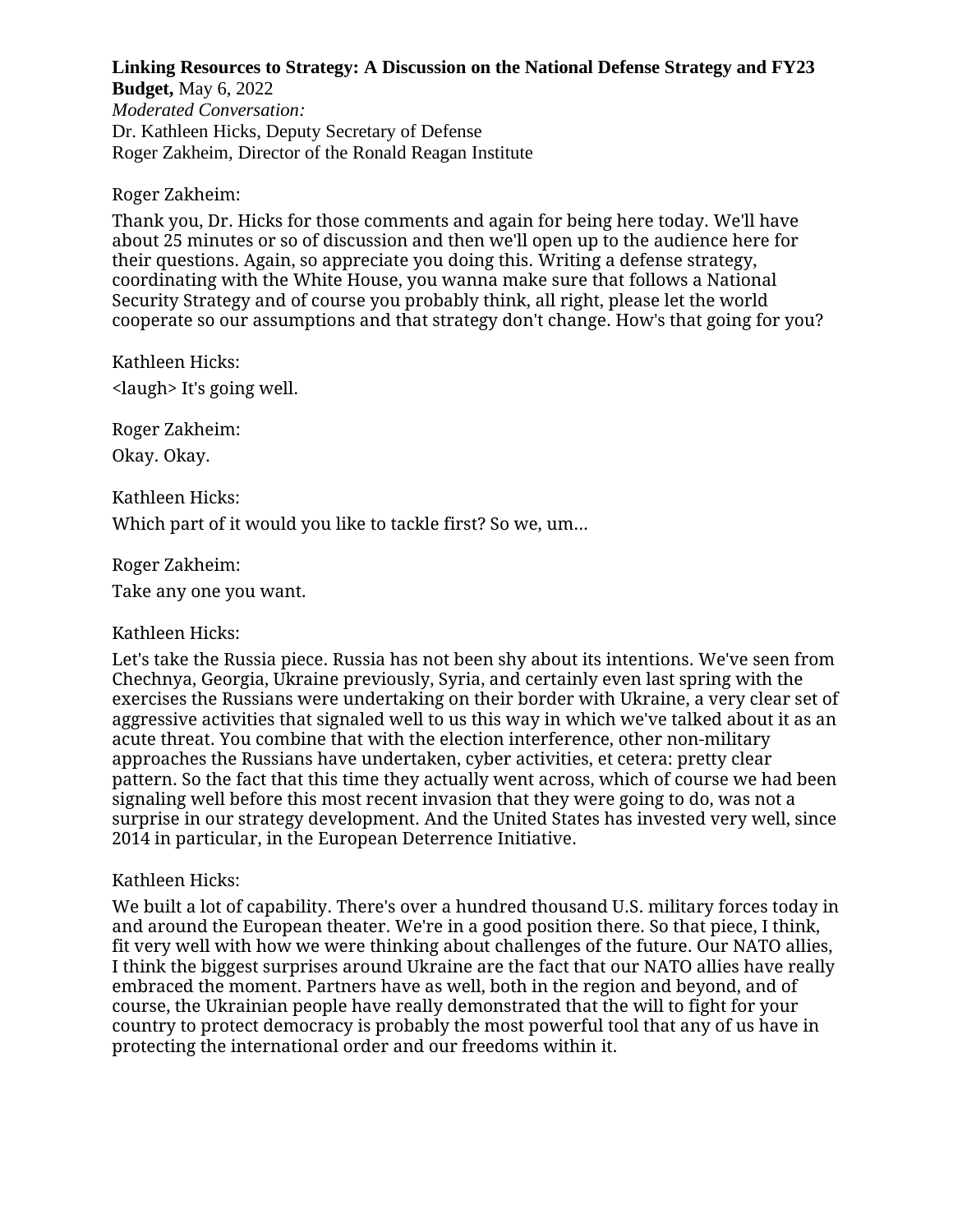## Roger Zakheim:

We'll get to the White House piece, coordinating with the White House as well to get your NDS to follow the NSS. Of course the National Security Strategy has not come out. A pretty creative way you guys handled that: classified delivered to the Congress, a two page fact sheet so you can try to nest it with the resources. But it certainly hasn't been the rollout probably you anticipated. We'll get to that in the next-

#### Kathleen Hicks:

We'll get to it now. So the National Security Strategy is...

#### Roger Zakheim:

Okay, we'll go there now.

#### Kathleen Hicks:

You pick a time when the National Security Strategy has followed an easy course or pathway across any administration. I think it's right, and appropriate to take your time on that strategy to get it right. A strategy is not a document strategy. It Is something that you live and execute, and it should be constantly reviewed and updated. That's true of our NDS. It's true of the National Security Strategy. And I do anticipate you'll see that in the coming months. The NDS by statute from the United States Congress is required to be delivered in classified form. And we have done that with an unclassified summary and we have done that. We would like to be above and beyond the rule of law, and in the spirit of how we try to operate in the Department provide that fuller unclassified description, but it's appropriate to wait to see how the NSS is built out. So we make sure it's best nested there.

## Roger Zakheim:

Let's stick on that thread for a minute. Back when the Bush 43 Administration came into office, they rolled out their strategy. And of course, President George W. Bush ran on a campaign of not doing humanitarian intervention. 9/11 happens, the freedom agenda comes in. It was a major market shift in strategy. I don't think that's a controversial thing to say, they changed. Is this moment a similar moment? It would seem to be, based on your answer, that the NDS, there's continuity, and you anticipated, from what I heard you say, and the strategy anticipated that Russia might do something like this. On the other hand, one could interpret that the National Security Strategy not coming out and, you know, the reporting suggests there could be more than just personnel changes-- that there can be shifts in that strategy, perhaps suggest it's that what's happening in Europe and what's happening with Russia means that there's a shift in orientation from the White House as a result of the war in Ukraine. What's your take?

## Kathleen Hicks:

My take is, I think there's a first of all focus of time and energy on Ukraine, as I just pointed out. Since February 24th, we've been just moving at light speed to support across diplomatic, economic. I mean, you know, toughest sanctions in history, the diplomatic effort is immense. The security assistance effort is immense, takes a lot of time and energy period full stop. I do think, you'll see, the themes essentially where the NSS will end up, I think, will be very consistent with where it was headed. It was not a finalized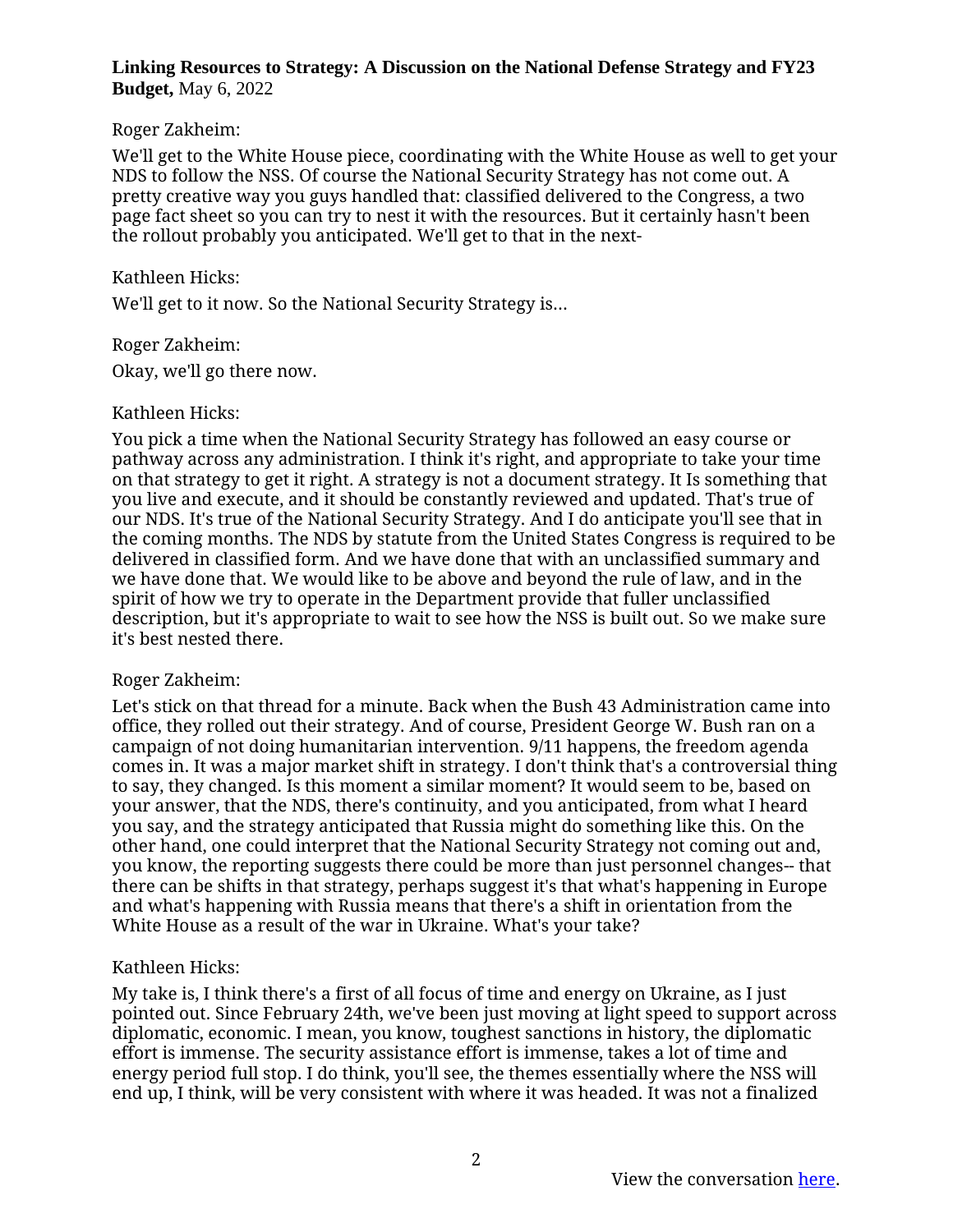document that's held up, it was in process. So I think that process picks up, and I think the President, in his public remarks, has been very clear, as I repeated here today, about how much this really continues -- this latest crisis in Ukraine continues -- to cast the United States and its approach to democracy and the market in contrast to autocrats in the world, so I think that's a continued theme that you'll see play out.

#### Roger Zakheim:

I want to go back to your response to my initial question. And I agree with your response that the strategy, not just of this Administration but the previous Administration and where the Congress went with the European Defense Initiative, we were concerned that Russia may do this again. It wasn't the first time Putin invaded a country in Europe. Georgia obviously was the first during Putin's reign. At the same time, I think it's reasonable to say that deterrence didn't work, meaning: we anticipated this, we thought it was a problem, we tried to put the tools of deterrence into place, whether you want to call it integrated deterrence or some other deterrence, wouldn't you agree that we didn't deter him from what we sought out to deter him from doing?

#### Kathleen Hicks:

This is a war of Russia's choice. It's a war that can stop at any point that the Russians choose to. And the Russians chose to go -- by all accounts, Putin chose to go -- forward into Ukraine. And that's a fact. Our focus on integrated deterrence, as I said at the Department of Defense is fundamentally around combat credibility of U.S. forces. And we're confident that where we bring that to bear, that will be the cornerstone of how we think through integrated deterrence, which I think is the question. Ukraine is not a place where the United States had the security commitment it has around NATO or that it has made even, for example, with regard to Taiwan, with regard to the military assistance side. So that's my answer, which is what we focus on in the Department of Defense is bringing that combat credibility forward. You note that, the Russians have not attacked NATO territory, nd we continue to stand by that deterrent as quite effective,

Roger Zakheim:

Very smart answer Dr. Hicks.

Kathleen Hicks:

Is this an oral exam? <laugh>

#### Roger Zakheim:

Well no, but if it was, you did very well <laugh>, but just to pull the thread on this to truly understand: Because you're right that from your perch and view of the Department of Defense, deterrence begins to make sure that, you know, we have the combat credibility that no one's going to challenge us...

Kathleen Hicks: Mm-hmm.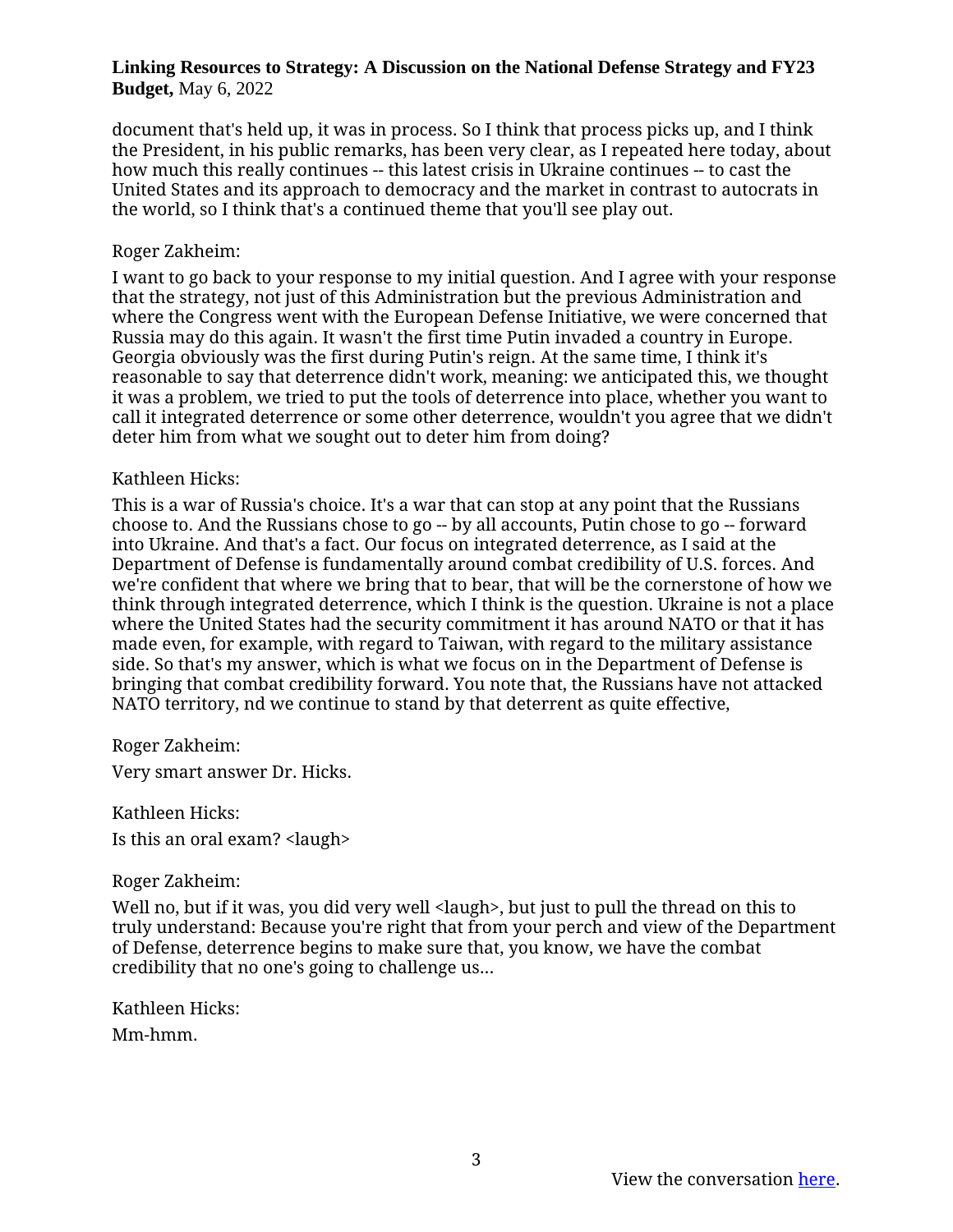#### Roger Zakheim:

and on the next layers, challenge our alliance, which would be NATO, but wouldn't you agree that part of what we were seeking to achieve -- certainly the last defense strategy and this Administration -- was to deter the Russians from going into Ukraine. I mean, that certainly was part of the deterrence that, I think, we've all sought since the occupation and annexation of Crimea.

#### Kathleen Hicks:

There's no doubt that the United States has been clear that violating the sovereignty of another country is against the principles we stand for and that we would bring all of our thoughts to bear on how to do that. The economic sanctions that we have put into place around this particular invasion of Ukraine alongside, importantly, not just NATO, but other countries of the world, we have not yet seen the full effects of that, and most importantly, Russia has not yet seen the full effects of that. I think those are tremendously powerful. They clearly were not convincing to Russia in advance. It's not clear that anything would've been convincing to Russia in advance. I'm not going to try to get into the head of Vladimir Putin <laugh>, but what I can tell you is they will be devastating. They will be devastating as well as

#### Kathleen Hicks:

all of the diplomatic movement and the companies that have self-selected out of Russia - international companies --the talent drain, tens of thousands by all accounts of high end talent leaving Russia that I hope are coming to the United States and to the West, to help us to advance technology in line with appropriate democratic values. And I think that's the cost that he will bear. The fact that you have leaders who cannot understand rational deterrent frameworks is something we have always lived with. We have always had those who will violate international norms and challenge us to deter them. That is why we must have the credibility to stand behind the commitments we have made. And I think we have that.

## Roger Zakheim:

So let's stick with Ukraine a little bit more, and then move to China. I was going to do this later in our conversation. Let it be noted that Zakheim didn't focus on budget for the first five minutes of our conversation. But we're learning about deterrence. We obviously want to, as a government, as a Department of Defense, to make sure that the sovereignty of a free nation isn't violated in the way we've seen and are witnessing it with every passing day. That's true for other countries in Europe. It's obviously true for Taiwan as well. That has got to be of prime importance. So kind of migrating from the European theater in Europe to the Indo-Pacific and dealing with China, in part with this strategy and in part of what you're doing every day in the Department, what more do we need to do to restore the deterrence, right? To make sure that even if it's not a NATO ally or another country in the Pacific that we have an alliance with (Taiwan's interesting-it's kind of more complicated as you know well), what else do we need to do to restore deterrence so that whether it's a Putin or a Xi, they don't come away from what's happening right now and think 'I can get away with this'?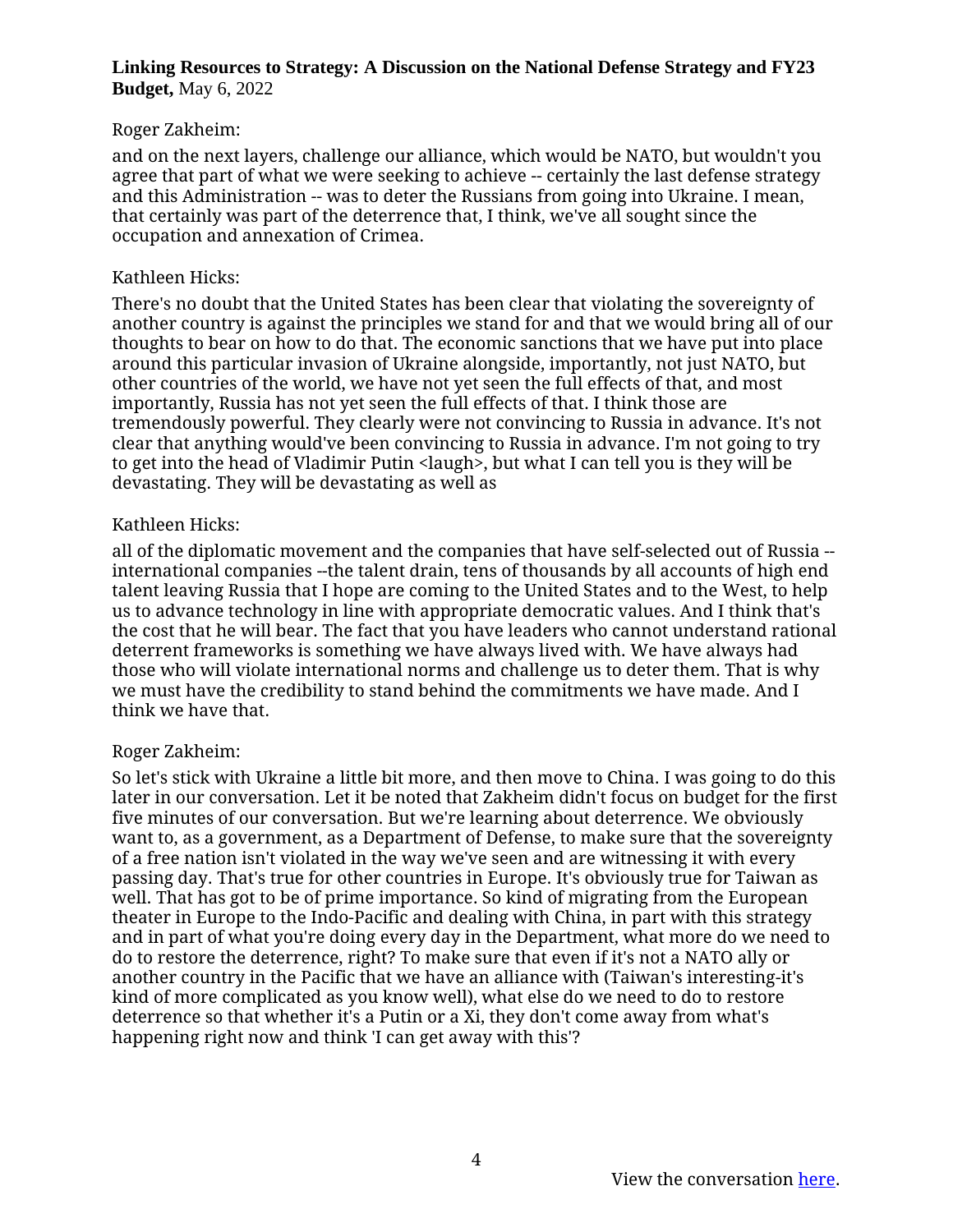## Kathleen Hicks:

So we are facing what I would call complex attack dynamics from both China and Russia. They span the spectrum of conflict from day-to-day activity through what often is called "greyzone" or "hybrid" (the Europeans prefer "hybrid") activity and all the way up through advancing their nuclear capability. The United States has traditionally been far less agile across that spectrum of conflict and that pulling together all the elements of the domains of conflict. We have talked about this, obviously, as you were referencing, in this strategy as integrated deterrence. Folks have talked about this as "cross domain deterrence," "comprehensive approaches." There have been lots of terms used. There's a strong thread of continuity, frankly, in that. But we chose integrated deterrence because we think it helps to communicate this idea that to deal with these complex attacks vectors, and to have this deterrent effect, you have to be equally agile.

## Kathleen Hicks:

We in the United States need to overcome a lot of cultural barriers internally to how we work across that spectrum, first inside the military and then, from our perspective, and then into how we work with allies, partners, and others. I think that's the core, and executing that through our campaigning approach in a day-to-day way, exemplifying that we can gain advantage in a day-to-day way through campaigning as we build that enduring advantage over the long term: those three approaches really are our answer to your question about how we, if you will, ensure deterrence.

# Roger Zakheim:

And we actually dealt with this a bit during the National Defense Strategy Commission work and reviewing the last Administration's National Defense Strategy, and, you know, it was kind of 'how do you deal with the steady state of competition.' It wasn't what we're witnessing in Ukraine, but it was all the other things that were happening, you know, from little green men to the cyber realm to space realm. But I wonder if we were not necessarily successful at that, but the fact that Putin decided to take the form of aggression that was so conventional -- tanks, missiles, and aircraft -- is our eye off the ball from deterring that type of conventional attack, both in Europe? Do we miss something in that deterrence framework: the traditional type of deterrence, which, you know, maybe just having the raw steel platforms that we had in the last century that we need today? And do you worry about that when it comes to Taiwan? I mean, you know, people talk about deterrence by denial, which is an approach that relies heavily on conventional capabilities. It doesn't necessarily to be in conflict with integrated deterrence, but it certainly makes it primary in terms of how you might deter a China vis a vis Taiwan.

## Kathleen Hicks:

I think where I would differ a little bit is this: you should always think about an adversary as being pretty smart. If they're not smart, that's great. <laugh> But they are looking for your weaknesses. And the answer is to minimize your attack surface area and maximize your advantages, your relative advantages. In the case of Russia, they have taken a conventional approach. It's not worked well. So we could talk about why that didn't work well, but I would also say, back to what the U.S. has been doing since 2014, we have built substantial conventional capability alongside allies and partners - this is not just the U.S. -- but to include the U,S. in Europe and inside the bounds of NATO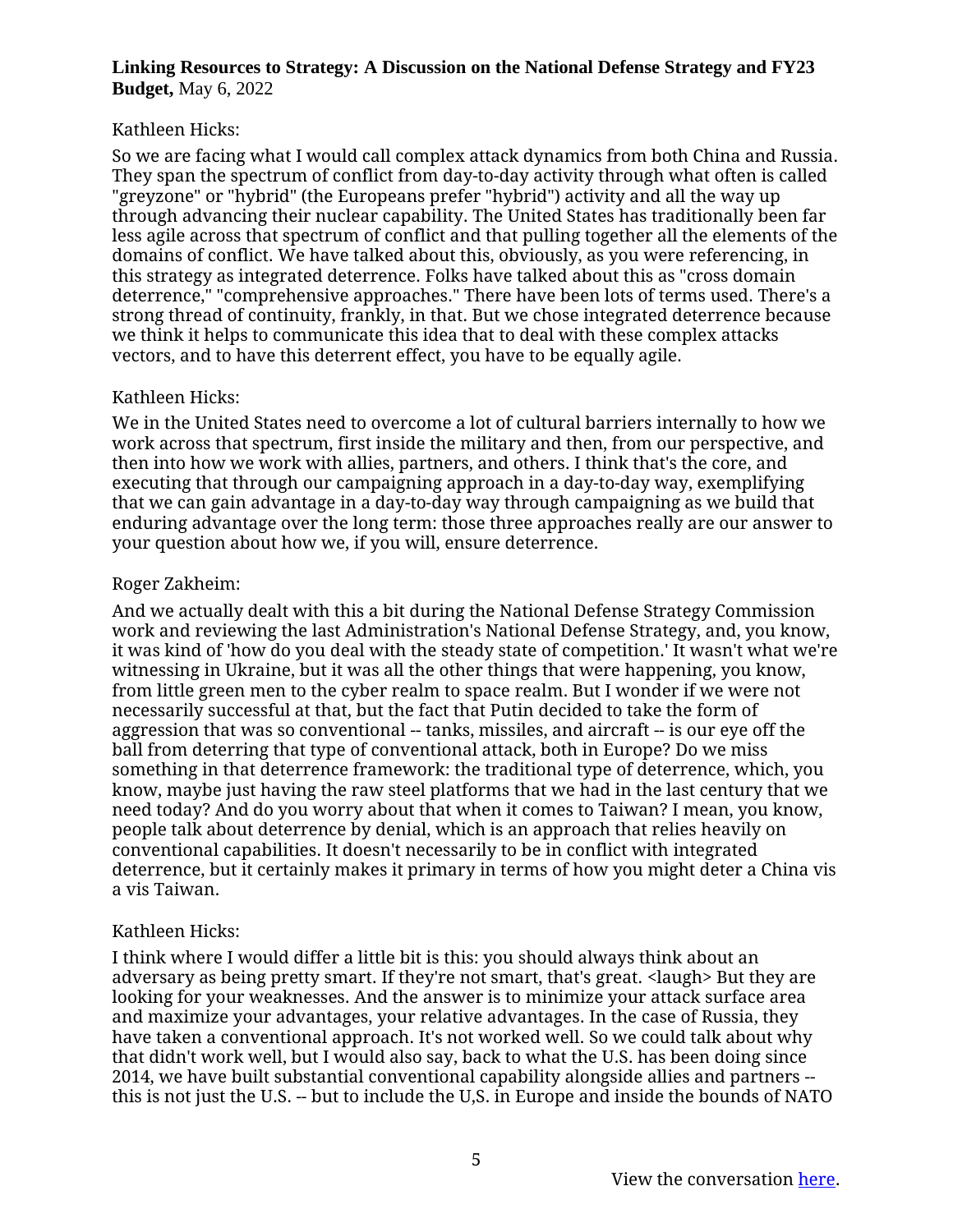territory, and that conventional deterrent -- and I will add, our nuclear deterrent -- seem to be holding very well right now. We will continue to always look to strengthen those. At the same time, if you relieve the deterrent elsewhere, a smart adversary is going to go to those spaces. That's what we have seen the Russians trying in different ways. Cyber is obviously one. Attacking democracy and information warfare is another. The corruption, if you will, is another. Chemical warfare in support of Assad in Syria is another. So it just requires the United States to be very thoughtful about how we ensure we can deter. That's my rushed answer.

Roger Zakheim: Let's go to budget.

Kathleen Hicks:

Sure.

## Roger Zakheim:

So the National Defense Strategy fact sheet and then in your March 28th gaggle of reporters about the release of the budget and the defense strategy, you talk about the continuity actually in the force planning construct of the strategy, which kind of using imprecise language is prevail in one and deter in second. That's what the Trump Administration's National Defense Strategy has, and based on your statement, that's what the Biden Administration force planning construct will be as well. I think that's great. To me, it's an area where there should be continuity and recognition that we can't become so regionally-focused that we take our eye off the ball elsewhere. Certainly events reflect the wisdom of that approach. Of course, to do that, you need a budget that could support that reach-- a budget that is truly trying to build a force that's global in nature. And many people who are concerned about that kind of force planning construct, look at the budget and say, 'you see, you're not resourcing the strategy seriously enough that can sustain that kind of force planning construct, that type of strategy, in which case, we just have to realize we're going do less with less and make some hard choices.' What's your answer to that critique?

## Kathleen Hicks:

We have more than a quarter of a trillion dollars dedicated to defense. As I said, in my remarks, it's 8% above what we asked for last year. We matched it to the strategy. I'm sort of known as somebody who does my homework. I promise, if anyone opens the books, I've done the homework-- and we have matched those. Let's talk about inflation maybe as a separate answer because I want to come back to inflation. We have put together a program that I am very comfortable can execute that force planning construct and -- I just want to add -- also the nuclear deterrent and also the homeland piece, which is a little more aggressive on homeland, if you will, or more focused than in 2018. So that I'm very comfortable with. We have built out the capabilities that we need to do that.

## Kathleen Hicks:

I think we get very focused in this town because it's simple on sort of just the dollars. The dollars matter. We have to have the dollars. But we also get very focused on numbers: number of, you know, this type of system versus somebody else's, that sort of missile gap kind of theory. We need to look at what the U.S. needs to execute the concept of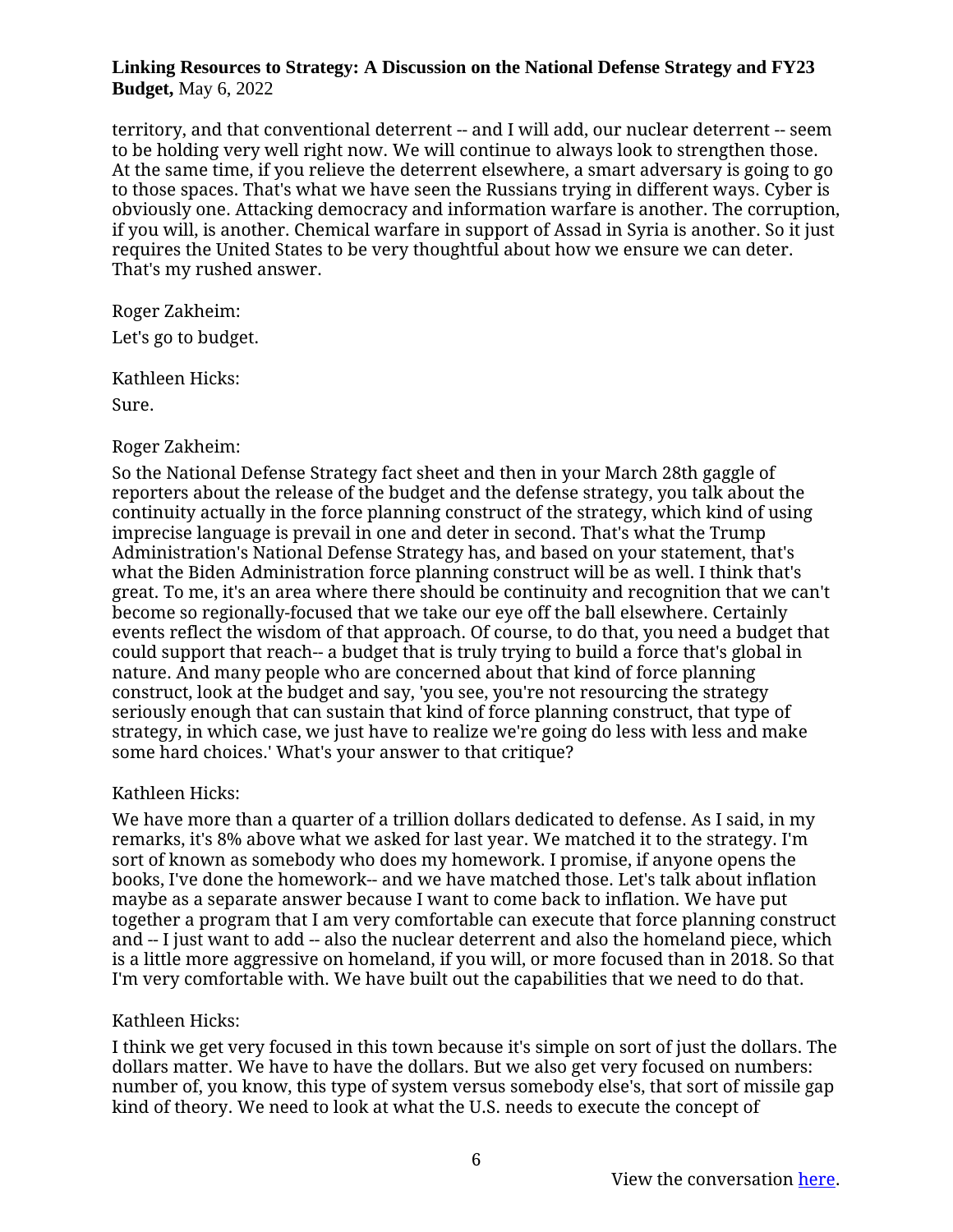operations and campaign that makes sense for us: maximizing our asymmetries, minimizing the attack surface vector that folks can come at us on. And I think we've done that with this program that we've put together in this budget.

#### Roger Zakheim:

So you're kind of anticipating the critique of divest to invest, and certainly the budget, as you know, has cuts: 24 ships, 150 aircraft. We have aircraft carriers that don't actually have enough aircraft to utilize the whole purpose of that platform. We just came out of a conversation -- so I'm arguing with you right now -- that the conventional capability is something that is essential. You have a force planning construct that says, we need to do this in two theaters, at least, near simultaneous. I haven't seen the classified piece, but I assume you're dealing with simultaneity. And then of course the strategy talks about Middle East and then other challenges and threats that are not necessarily regionallyfocused. I just kind of come out of this moment where it seems that those platforms and numbers matter more. You say it's simple, but simplicity has an elegance all of its own because it's just right. We just are a smaller force with what doesn't seem to be a mission set and a strategy that's asking us to do less. So give me a little more about why I just don't have to worry about the numbers and the capabilities and the platforms.

#### Kathleen Hicks:

We absolutely have to worry about the capability and capability includes your ability to disperse in the quantity at which what you can deliver matters. I'm not saying there isn't an issue around overall capacity, but we do have to elevate this conversation. So capacity might mean, for instance, what is my fire power, not how many platforms does that fire power move from? What is my ability to shoot-and-scoot, (to use folks maybe more familiar now with the artillery battles going on in Ukraine with that basic concept)? But the maneuverability of our force versus, for instance as the Russians are seeing, lines of tanks, so quantity is not going to be the way to think about the capabilities that we need for the future while it still is an input to overall capability.

## Kathleen Hicks:

So let's learn from the Russians in what their experience is right now that we're seeing: losing their lead cruiser because it doesn't have adequate air defense. How is that kind of approach that doesn't take into account survivability and capability of our forces? If we lose that out of the conversation, we are not using taxpayer dollars wisely. So I think you do have to go to the specifics of how do we have a combat credible force? How do we show that one year into this administration, how have we built effectively on what we inherited to develop out capacity and capability for the future? Where is the industrial base, something that you all care very much about appropriately and wonderfully here? You know, one of the biggest challenges we face, we can't magic capability overnight. We need workforce. We need to have manufacturing capability in this country. We need steady, clear investment strategies that demonstrate where that market is going, so companies can plan, and we need to bring in small business, which we've lost 40 some percent of our small business space out of the defense sector. That's where the innovation comes from. We can't just say, 'we're going to build all these new fill-in-theblank ships, et cetera.' You have got to look at the industrial capacity. You got to build that out.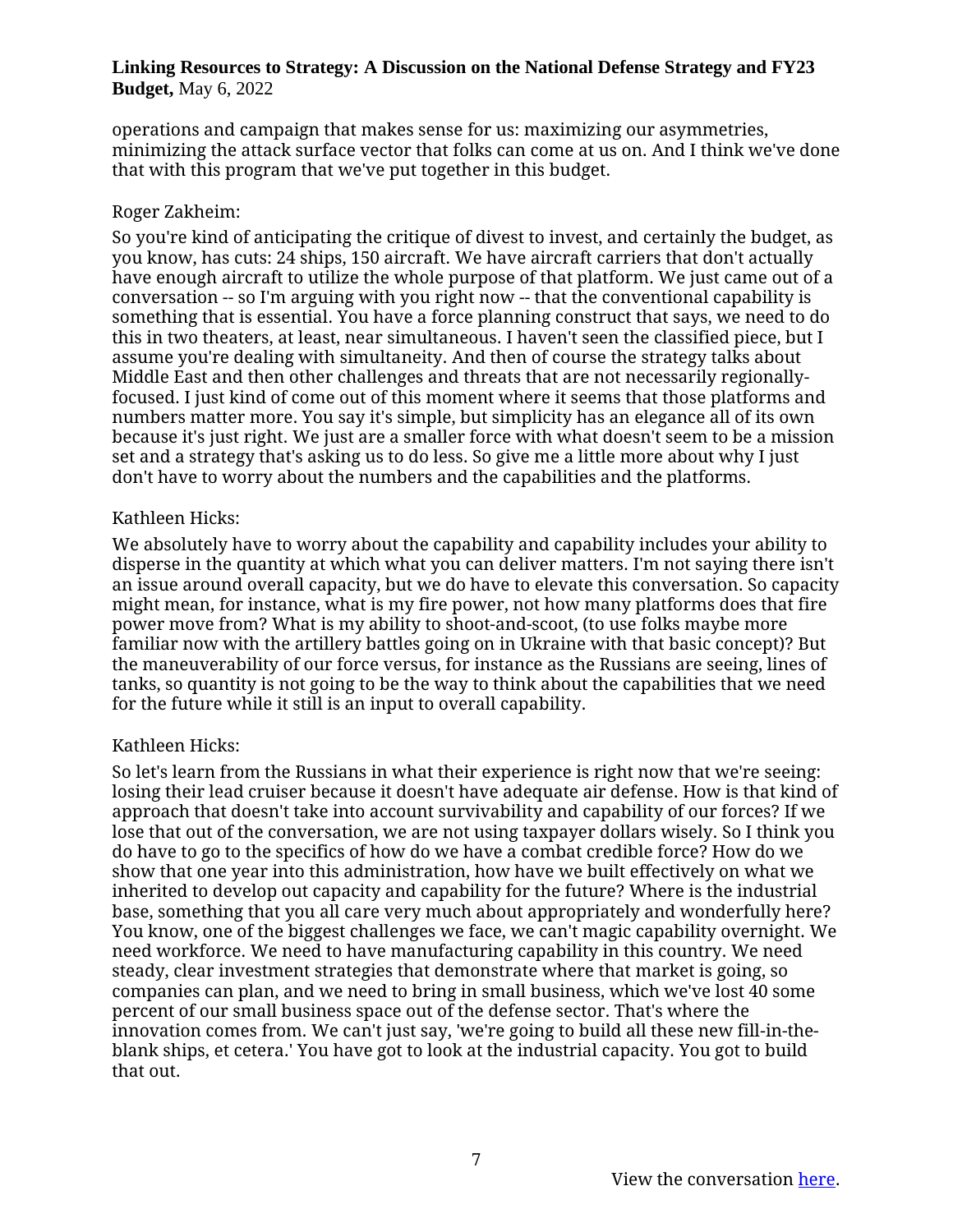## Roger Zakheim:

I want to get to that in a second and then inflation, one more on this. This is a lot of fun for me. I'm enjoying this conversation. Thank you for being here. Your response to my pressing you on conventional capability -- I think conventional capability means more at this moment and our programs should reflect that -- your response is we have got to be smart. Look at how Russia has failed and is failing. They did not succeed in Kiev. We'll see what happens in terms of the rest of Ukraine, but one of the things that we saw when we on the commission together -- I'm curious what your experience since returning to the Department of Defense is -- the strategy wasn't actually operationalized. The concepts of how we want to fight weren't quite clear. The new systems that were going to realize this new fight that make it less reliant on a tank or a fifth generation fighter, the replacement wasn't identified, and we certainly were in procuring-- it wasn't in the program. And there was this concern about this gap, right? Sounds like you're confident that we're there, or we can get there pretty soon. Tell me more about the transitioning from perhaps 20th century warfare and combat to where you're going, which is the 21st century smart fight. I mean, is there there there?

#### Kathleen Hicks:

Yeah. So, now I'm having fun. So the way I talk about this often is three-

Roger Zakheim:

It took 25 minutes. Okay.

#### Kathleen Hicks:

Yeah. So, you know, I am out there proselytizing about a three fit up approach and you are hitting on the core challenge that every -- doesn't matter the administration -- every defense planner faces, which is what do I need now? And the now for us, you know, is 23 to 27. That's the future years defense program, that five year program that we're focused on right now. 2027 is obviously a notable year in China with regard to the capabilities that they have publicly put forward they want to have with regard to Taiwan. So what you're faced with in the immediate is what can I do, which is going to be less on new capital investment (that takes a long time to come to fruition) in order to have maximize that deterrent, that campaigning and deterrence capability today. There I would say, there are a number of focal areas.

## Kathleen Hicks:

I won't do them justice, but to the extent that you are survivable, you're cyber and space resilient (those are significant investments that can come to fruition), your munitions, precision-guided munitions, your continued steady pace on nuclear modernization (which we were underinvested in for so long that we're now having to pay that price): That's that first fit up. Let me jump ahead. Third fit up, force design. The robots, you know, the you name it, all the future stuff that we all really want to make sure we can get to because that's the way to make those concepts be livened and actualized. The challenge everyone faces is the here to there and the trust and confidence of the United States Congress that any Department of Defense actually has a viable pathway through that, and the lack of that trust and confidence is what keeps sliding us back.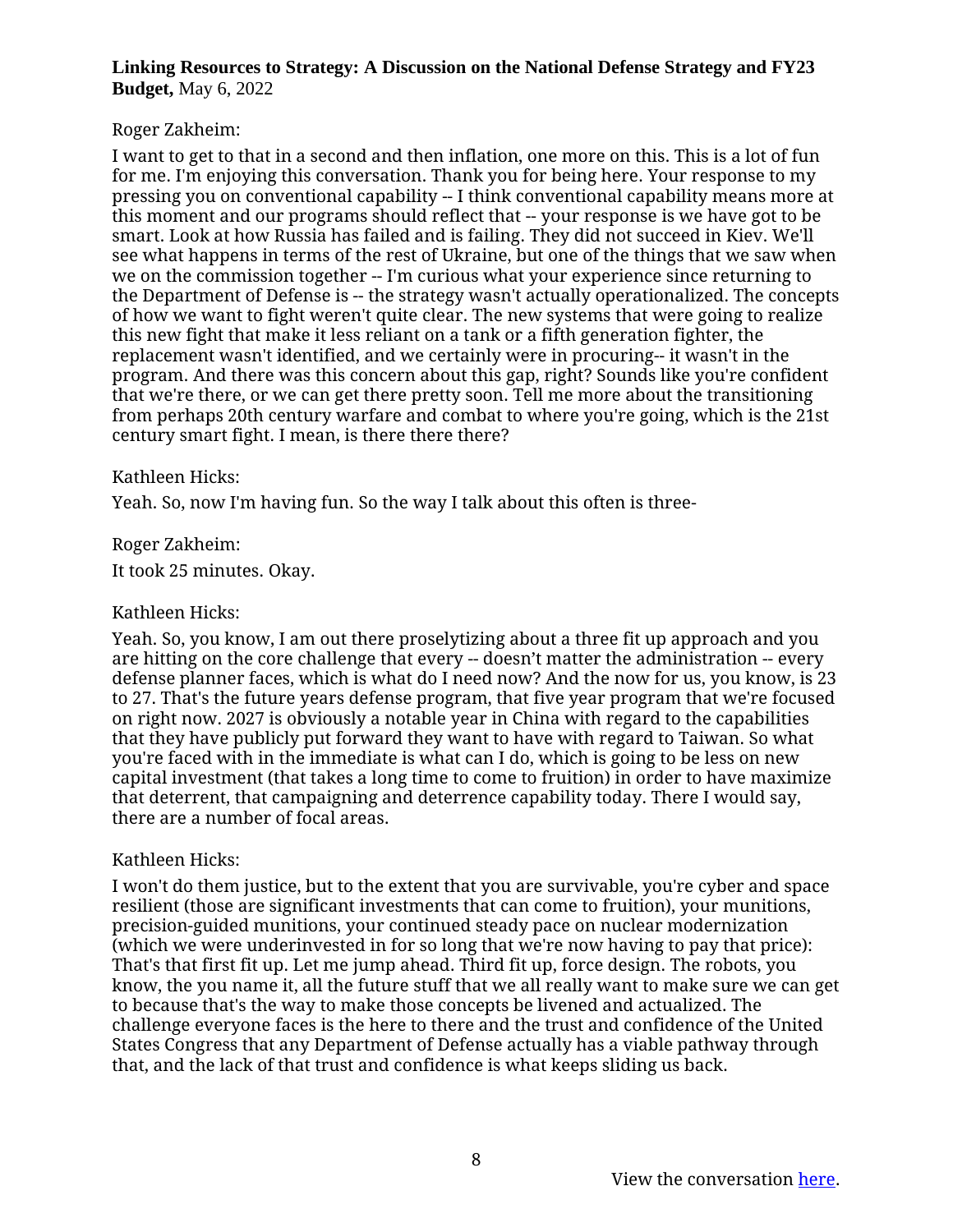## Kathleen Hicks:

So that first fit up is just the reality we live with forever. That is the task that I think I face right now as the Deputy for this Department of Defense almost more than anything is how do we build out, given the great authorities that Ellen Lord developed alongside support from Congress in middle-tier acquisition, the concept work that's underway under the joint war fighting concept effort and what the individual services are doing (Marine Corps Force 2030, for example, for the Marines). That's really the challenge. How do we show that we have a viable pathway through that middle period to the force design? So we have a number of initiatives-- I don't know how much time you wanna get into on this-- a number of initiatives underway to do exactly that: pathway finders, making sure that digital backbone, our ADA [AI and Data Acceleration] initiative, our radar initiative, which is tying the concepts to actual capabilities that can be fielded. I think that's where we have to make a lot of progress. And again, I think that would be true in any period of time. That's a real challenge.

## Roger Zakheim:

I'm not going to pursue that, although super interesting, because I want to get to questions from the audience, and I've got two more issues I want to hit on: inflation and then industrial capacity. Industrial capacity in some ways gets back to our discussion about investments and conventional type of platforms. First on inflation. I'll give you that it's 4% growth from enacted, but the inflator was just so incredibly low. And you acknowledged this in your March 28th briefing: 2.2% is just not accurate. You have the Chairman of the Joint Chiefs testified before the House Armed Services Committee saying it was 'obviously inaccurate.' And so the reality is because of inflation, you're not gonna have the buying power that you so need to realize this program you've just shared with us. You probably had to wrestle with OMB even to get to that 4%. I's admirable, but the world is what it is, you know.

## Roger Zakheim:

The Fed increased rates yesterday, knowing that it's going to take a lot more to reduce inflation. We're going to be anywhere between 8 and 10 percent by the time we get to appropriations for next fiscal year. So that 4% is basically gonna be, you know, a net cut to the Department of Defense, feel free to disagree with that characterization. I'm interested in that. I'm more interested in what are you gonna do about it? And I'll highlight something you said on March 28th, if I can find in my notes here, but you said something to the effect of 'I'm gonna work with Congress through this summer on how to deal with this.' Assuming that I'm right about inflation at 8%, what do you think is going to happen with Congress this summer?

#### Kathleen Hicks:

Sure. So the first thing I would say is the best, and I have said this on the Hill, the best inflation buster we have is on-time appropriations. That 4% is 4% more than we would get if we stay on a CR [Continuing Resolution], and I think we all know we're going to be on a CR. So I think we need to put our money where our political mouths are, if you will, on Capitol Hill and get the on-time appropriations, regardless of whether it's the...

## Roger Zakheim:

Is that what you meant by working through the summer, just to get...?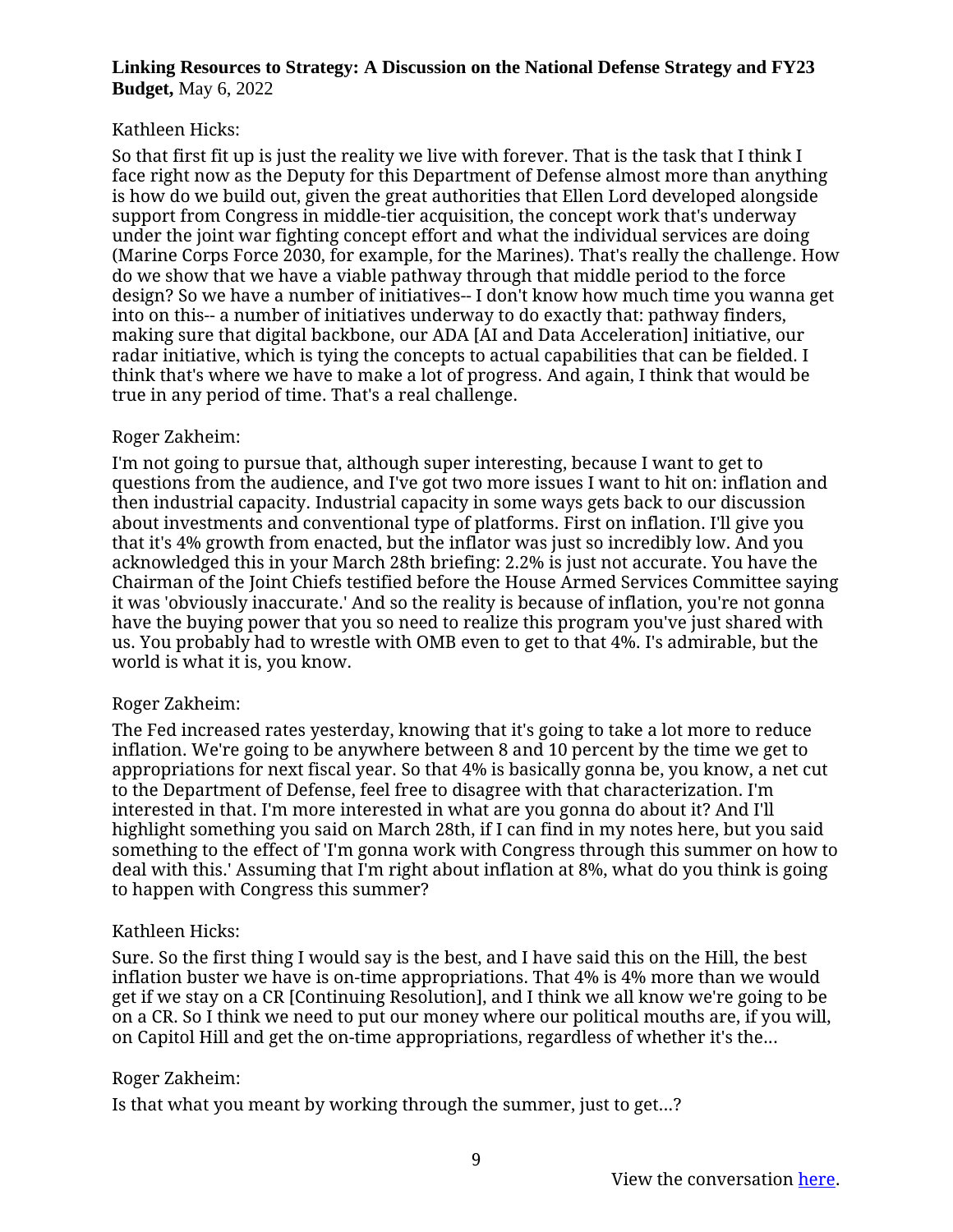## Kathleen Hicks:

No, I'm going to come back to that. Also for 23, we don't know what that inflation number will be. The inflator we used last fall, which is how we -- the collective we -- do it every year, is always just a forecast. Where inflation will be in September, let alone this time next year, we don't know, but we want to work with Congress on the 23 budget to make sure that we have the purchasing power for this program. If at the end of the day, it's this program with an inflation factor that is again going to be a projection by the United States Congress that we all feel is closer to accurate-- and then we work on through supplementals next year anything where we're off if for some reason that's low-- I think that's a really good outcome for us. We want this program, bottom line. This summer: my point is we have trouble in 22, and Congress had just passed the omnibus, gave a little bit of support for fuel, but the actual inflation issue is a now inflation issue because I don't know what the inflater is going to be next year. So I have to deal with how we're thinking through this period.

Roger Zakheim: So this summer is about 22.

Kathleen Hicks: This is about 22.

## Roger Zakheim:

Right, with that 25 billion whatever addition that the Congress gave it and to realize as much as you can of that. And then in 23, you're still optimistic that 2.2 will hold?

# Kathleen Hicks:

No, that's not what I just said to you. I said as we kind of go into the end game for 23 appropriations, as we would do in any year, we want to be working with Congress on the collective best estimates. It's still going to be an estimate. It might be an estimate that's too high. It might be an estimate that's too low. If it's too low, we would assume the need to be able to come back for supplemental for 23 if we need it, but we're going to have to make-- you know, we have a former comptroller sitting right here [Gesturing to Dov Zakheim]. we're gonna have to make our best guess collectively. It's never gonna be quite right. The question is how close to right are we, how much can we absorb that inside the program? If we don't feel we can absorb it, rest assured this Secretary of Defense is going to go to the President and seek assistance to get further resources from Capitol Hill for the buying power for this program. What we don't want is added topline that's filled with new program that we can't support and afford in the out years and that doesn't cover inflation. That is my number one concern.

## Roger Zakheim:

The Deputy Secretary just gave a message to the U.S. Congress right there in terms of what she does not want as Congress may, and probably will likely, try to add to the budget-- in part, to deal with inflation, and in part, because other priorities. This is where I want to end, and then we'll go to questions for the audience. It strikes me that Ukraine has revealed many things, but one thing in particular is the limitations of our industrial capacity. Whether you're talking about Javelin (you mentioned you were at the Lockheed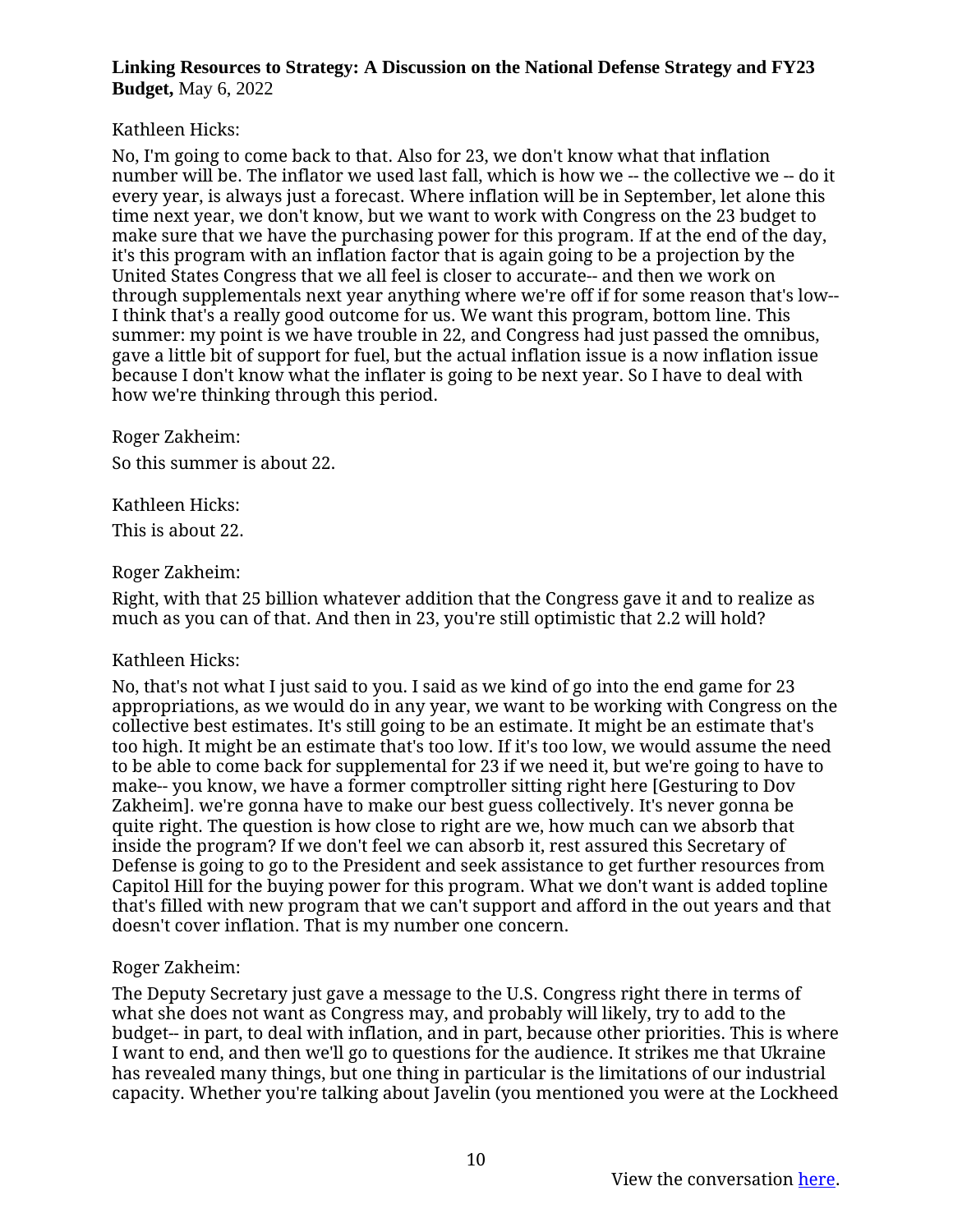Martin plant recently), MANPADS, other types of capabilities, it seems to me there's just insufficient production capacity there. In your press conference in the end of March, you focus on industrial base and the need for development, but in five key areas (which I don't think anybody disagrees with): microelectronics, casting and forging, batteries and energy storage, kinetic capabilities, strategic and critical minerals.

#### Roger Zakheim:

But wouldn't you say there's a sixth or seventh that's required? I'll give you an example. You know, conventional capability, even if you agree that we needed more submarines, you know, more surface ships, more fighter aircraft, like we thought that was the way we need to fight for the next decade before we did some of this future stuff, you couldn't do it because there aren't production lines to support it. We all know that undersea is critical, but you can only get two a year. Don't you think that should be added to the list as you talk about industrial base capacity and hasn't Ukraine and the conflict there reinforced that view?

#### Kathleen Hicks:

So I just want to clarify the five areas you just mentioned are specific supply chain challenges. You're raising a broader industrial base set of priorities, and they're not quite the same thing. On industrial base, we absolutely are concerned, for example, on ship building. I've visited a number of our facilities, and as I mentioned before, a strong theme coming back is workforce-- same on munitions, which is one of our supply chain issues-- work workforce training, workforce availability, making sure we can pay the wages (that companies can pay the wages needed to attract the workers). All these are really important to getting the workforce that we need, but facilitation is also an issue. When we put significant investment in on the shipbuilding side, on SIOP [Shipyard Infrastructure Optimization Program] for instance and other investments on the shipyards in particular, because I do think that that's a particular pain point area.

## Kathleen Hicks:

We are behind both on the submarine side and on the surface ship side in the production that we already have projected. Industry is trying to play catch up. Part of that, of course, is also COVID effects going forward: workers who weren't able to come to work, suppliers in the chain falling out, et cetera. So we will have a lot of cleanup, I think, to do there. I will repeat what I said before. You can't have an industrial base without a market signal, and we need to continue to have a strong market signal. The Ukrainian crisis, I think, will boost some of that market signal, but that's for a subset of types of capabilities that allies and partners and the Ukrainians, for example, or that the U.S. may need as backfill. Your reference to the MANPADS is a good example. The United States for ourselves, we're focused on next generation. I mean, there are maybe Stinger desires, for example, elsewhere in the world, but we're looking ahead to what do we need next? And we need to be able to support both of them. We want an industrial base that both can support our highest priority needs for our Joint Force at the same time that it can support the arsenal of democracy if you will, for what others need. So that's a continuing priority.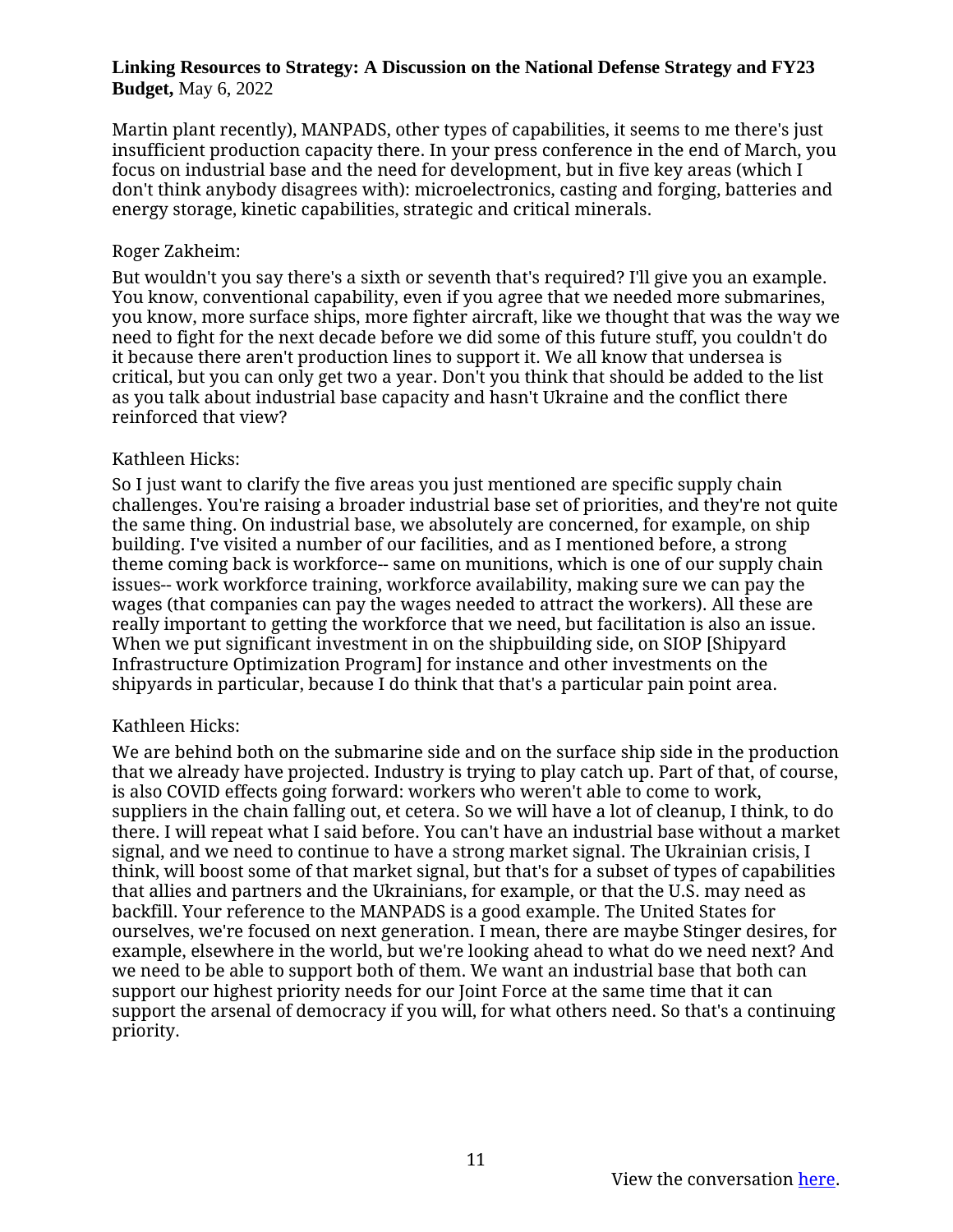## Roger Zakheim:

Alright. Questions from the distinguished audience here, we have a few minutes. Again, thank Dr. Hicks for being here. We're gonna go to Ellen Lord, the Former Under secretary for Acquisition and Sustainment.

#### Ellen Lord:

Thank you, Roger, and thank you so much for being here this morning, Secretary Hicks. I'm hoping that you can comment on how we as a nation are working with our close partners and allies, specifically with respect to implementing AUKUS, perhaps using some of the rather hollow authorities of the NTIB right now, and how we might leverage the demand signal in Australia to help with the lumpiness of the demand signal for industry here, and how releasability and exportability could be opened up a little bit to help that.

#### Kathleen Hicks:

Sure. So NTIB continues to be a key leverage point, I guess, an area where we can really lean in with the UK, Canada, Australia. And in the most recent package in the supplemental, we've actually tried to specify areas where we think we want to kind of move to an NTIB-based approach to some of the backfill requirements that we're trying to meet. Some folks more broadly refer to this as nearshoring or allied-shoring, and it's really important to how we think about the capabilities that-- the critical minerals is a good example. Lithium is a good example, where the Australians have capability there to bring to bear. On AUKUS, we are working through, of course, the submarine approach but also a series of other critical technology areas and learning from both the Brits and Australians where there may be relative advantages each can bring to bear. Without getting into any detail, I would just say there are areas where the Australians on the research and development side and even into the procurement side have some really good advances that we in the United States can lean on, and I think AUKUS has created a good opportunity to share that, same with the Brits, across three of us and potentially beyond to other partners.

#### Roger Zakheim:

A question over here.

## Valerie Insinna:

Hi, Valerie Insinna with Breaking Defense. Earlier this week, the Pentagon sent a 1.5 billion reprogramming request over to Congress, asking to shift some funds around so that the Pentagon could ramp up stinger and Javelin production. Obviously there are some issues with both lines. The Javelin's in production. Lockheed says it needs funds to expand that. Stingers are in production for an international customer. It has obsolescence issues. So this money that you guys are asking to shift, what does that cover specifically? Does that help to cover some of those issues? Or how many stingers and javelins does this actually give you coming off the lines again?

## Kathleen Hicks:

So the funds that were requested are a result of some of the supplemental funding we've already been provided, and it's at the end of the 30 day notification period for Congress.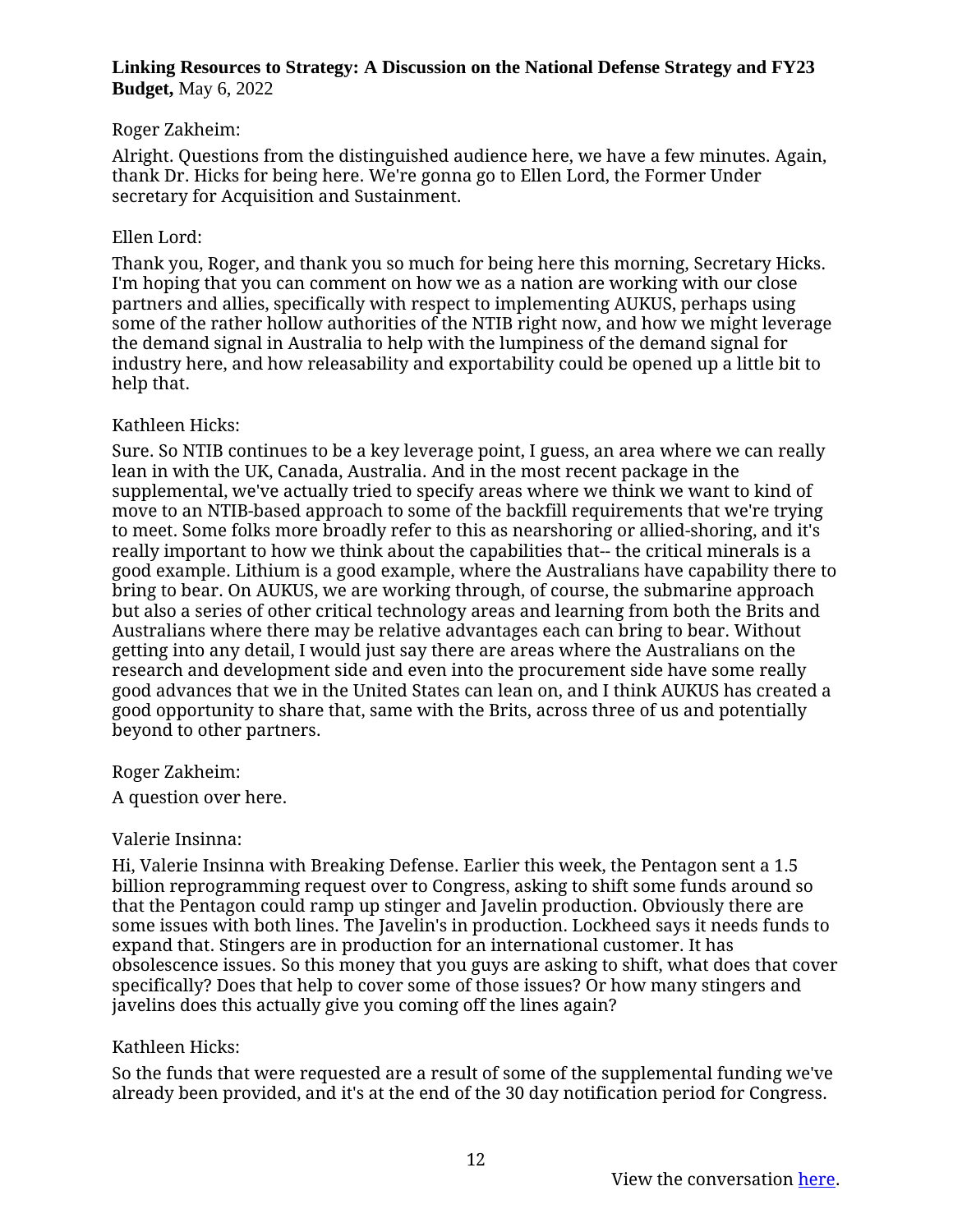So that's why it's coming out this week. So it's sort of been in the plans. We've had the notification, we're now approved for the Army to start working on that. So I just want to clarify what that is. Now begins the process of getting into exactly what you're asking, which is with those funds working between the Army in contracting and the manufacturers trying to understand what is the smartest application of funds to get the best output. So there isn't a set answer to your question yet, but what I can tell you is basically the approach is how to apply the funds to ramp up the production? So for Javelin potentially going up, you know, not quite double but significantly, you know-- I'm terrible at math in public but you know-- one and a half times where they are now in monthly production, what would that take?

## Roger Zakheim:

So we're working with them right now on that. On Stinger, a similar set of questions surround: obsolete parts and planning efforts, in addition to production. I'll mention the workforce piece of it: some of the funds might be going to the facilities; some of it might be going to workforce, and that's something that the Army is going to be working with the manufacturers on right now. I'll just say one more time. It's important to remember that those capabilities-- we want to be able to produce those capabilities for allies and partners, but we are looking ahead to where we want to go on our munitions. And that was on track, if you will, so now it's also about managing through both generating that capability for others, some amount of backfill potentially on the U.S. side, but really making sure we're staying on track for the capabilities we need for the Joint Force in the future.

#### Roger Zakheim:

We have a few minutes left, so I apologize. I'm not gonna get to everybody who's raised their hand. I saw Tom Karako from CSIS.

Tom Karako:

Dr. Hicks, Great to see you.

#### Kathleen Hicks:

Good to see you too, Tom.

## Tom Karako:

So in your remarks, you talked about your aggressive and focused attention to the multidomain threat to the homeland. We've seen hundreds and hundreds of cruise missiles being used by Russia in Ukraine, and over the past several years, joint staff documents have talked about the threat of non-nuclear cruise missile attack to the homeland to change our political calculus. Some of your PB23 documents talk about this as well, including in some UFRs [unfunded requirements]. So I wonder how do you think about that threat? What are some plans going forward? This is something that the NORTHCOM commander and other folks are pounding the table about of late. Thank you.

## Kathleen Hicks:

I'm gonna broaden it a little. Tom, great to see you. I'm gonna broaden it a little to integrated air and missile defense, whether it's unmanned systems, low-slow flyers as we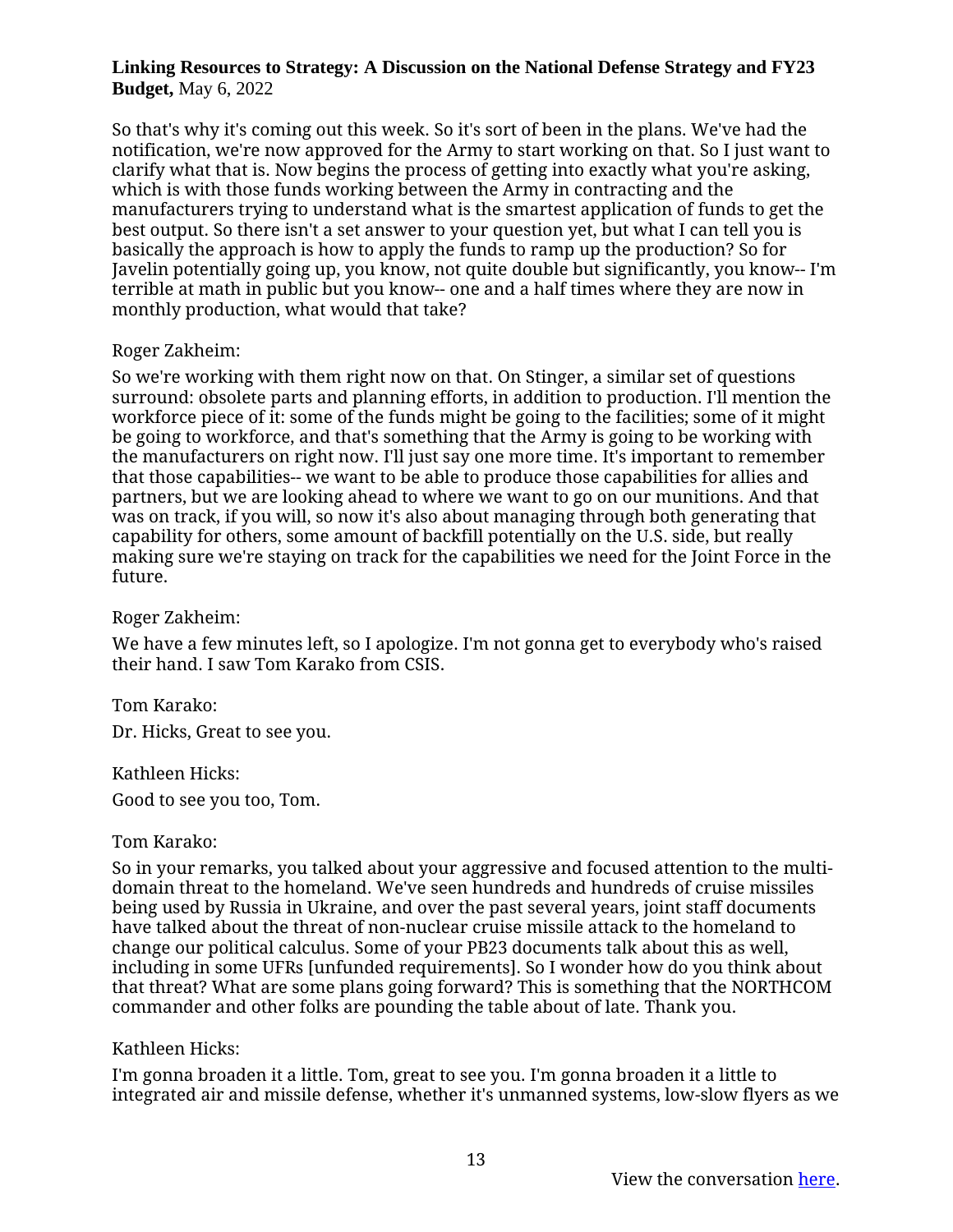used to just call them, up through the cruise missile challenge, which we have long had that challenge from Russia to think through, all the way up through the more advanced threats we're seeing today. The way in which we have to think about missile defense, both regionally and here in the United States, really has to evolve substantially. So there is still a key component for defeat and kinetic defeat. But increasingly we have to be looking at opportunities that are non-kinetic: so cyber jamming and other capabilities, as well as detection-- and cruise missiles are in one of these spaces where the detection piece is so challenging.

## Kathleen Hicks:

So there we've put quite a bit of money in the 23 request into our radars and our sensing systems. You, I know, are a big advocate of, and hopefully are pleased with what we've done, on the space architecture in terms of sensing for this very reason. But defeat is very challenged. I don't want to sugarcoat that, and we have long emphasized, and I will emphasize here today, our strategic deterrent and our conventional deterrent with regard to how seriously we view any kind of attack on the United States homeland- whether that homeland is Guam, Hawaii, Alaska, or the continental United States. A cruise missile attack or any kind of attack like that on us here at home: we have to be able to rely on that full suite of capabilities and the time and place of choosing for the United States to respond.

# Roger Zakheim:

Alright. We'll two more here, and then we'll wrap up. Michael Gordon and then we'll go to Lauren

# Michael Gordon:

<inaudible> One of the strategic comparatives that you have identified in the Congressionally-mandated study on the NDS that you and Roger and other notables did was to prevent the fait accompli by China or by Russia. And that specific terminology is not in your two-page fact sheet, but it's just a fact sheet with the strategy to come. I have two related questions. Is it still

## Michael Gordon:

the Pentagon's objective to develop the U.S military capability to deny China the capability to conduct an invasion of Taiwan or is the goal more general than that-- that is to deter China by imposing a range of military or other costs under your integrated deterrence concept (If you see the difference)?

## Kathleen Hicks:

Yes to the first question on deny.

# Michael Gordon:

Mm-hmm. And a second question is what do you see as the lessons of the Ukraine conflict for your ongoing efforts to deter action and on Taiwan? Are there lessons there and what are they?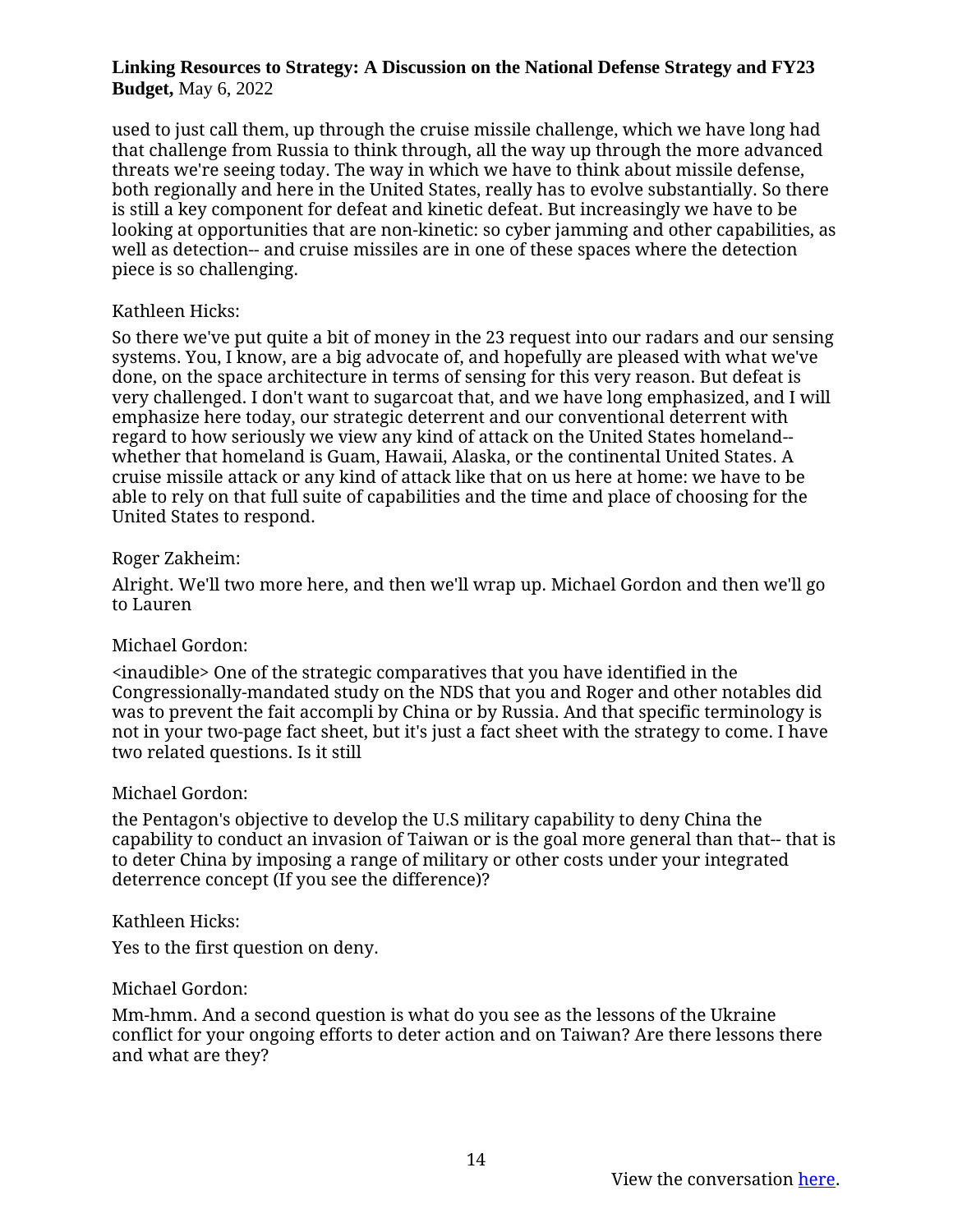## Kathleen Hicks:

Sure. There's certainly lessons. We're not done in Ukraine. And I think it's important for us to acknowledge that lessons will build. I think a major lesson is the importance, as I said before, of the demonstrated will to fight and capability to fight of anyone who's trying to defend their democracy. And I think Taiwan has that as a clear takeaway as well, as you've seen in the press, making sure that they are investing themselves in the self defense that they need to have, and of course, under the Taiwan Relations Act, we are here to support their self defense efforts. So working closely with them on those capabilities, but it's not just capabilities, there are also some institutional or, you know, there's some more reform efforts that they need to undertake that they are focused on now.

# Kathleen Hicks:

And we're there to support them on that. More broadly, I think the big takeaways are that when you get one of the asymmetries, as I mentioned, that the United States has that China and Russia have lacked, is that substantial throw-weight of market economies, that when they choose to bring that to bear, it can have a devastating effect. As I said, I think that will build over time here and is a big lesson, not just for the Europeans to sort of see what they can bring to the table, that they can also bring their citizens along to increased investments in defense as well but also what the Chinese will take away from the costs of aggression.

## Roger Zakheim:

Lauren quick, because we're already over with the Secretary's time.

## Lauren Fish:

Thank you, Dr. Hicks, quick question. So upon your confirmation, there was a key investment memo that you had sent, there was press reporting about including things like looking at the fighter mix in the FY23 program, as well as unmanned maritime. How have your key investment areas changed if at all, since that memo about a year ago, especially given events in the world?

## Kathleen Hicks:

So that was not a key investment memo. That was a memo on issues for the program review, andwe'll do another one this year. So we always are shifting, if you will, the areas that we think are most important to investigate, just to clarify, which is a little different than -- most important -- to invest in. I would say coming out of the NDS analytic work, we have developed out some of those areas. We have a few others we want to investigate further this year. I'll just highlight a few very broad areas: contested logistics is one that we're very interested in in exploring, and that was before watching the Russians be so challenged on their own border, but we certainly know logistics is a big challenge; that we wanna make sure we can protect cyber defense, for example, is a big piece of that, and I would also point to homeland defense, how we think more broadly about the way in which our homeland plays into those complex threat dynamics that come against the United States in any kind of major conflict. But there will be several more than that. That's just a few examples.